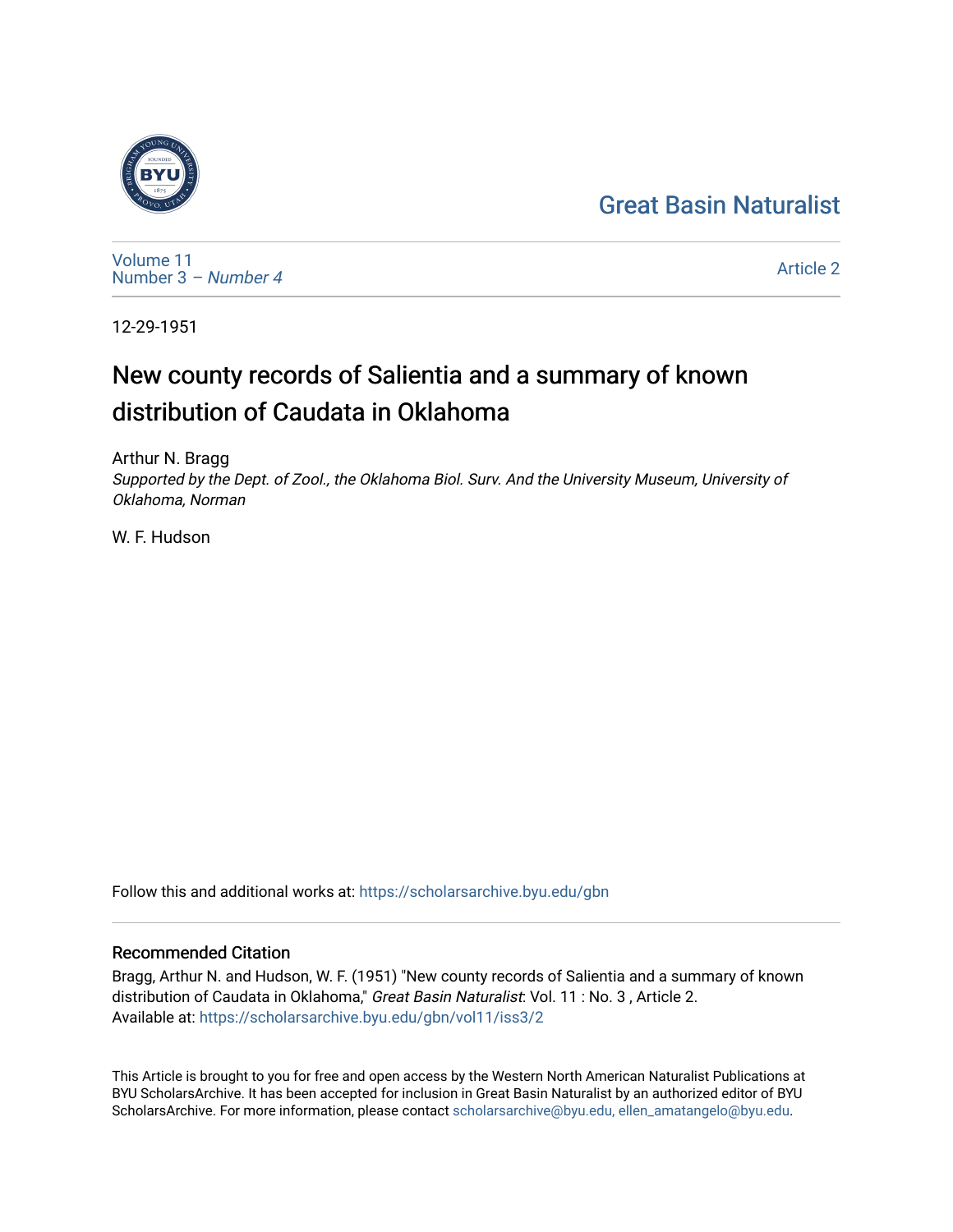### NEW COUNTY RECORDS OF SALIENTIA AND A SUMMARY OF KNOWN DISTRIBUTION OF CAUDATA IN OKLAHOMA

#### ARTHUR N. BRAGG<sup>1</sup> AND W. F. HUDSON

For several years one of us has traveled over eastern Oklahoma with the purpose of surveying the amphibian fauna. During the spring of 1951, the other took several trips to parts of this region as well as to portions of western and southwestern Oklahoma with the object of filling gaps in the records of the earlier work. We here pool our collections which seem to represent new county records of Salientia and take the opportunity to summarize the known county distribution of Caudata whether based on new records or not. We do this to get the many scattered records in the literature all in one place.

#### **SALIENTIA**

- 1. Bufo cognatus Say. Taken in Roger Mills, Pontotoc, and Johnston Counties. In the last two, it has been expected in "prairie islands" for some time but these specimens are the first reported from either.
- 2. *B terrestris charlesmithi* Bragg<sup>2</sup>. Washington County (adults tataken); heard calling in Noble County.
- 3. Microhyla carolinensis olivacea Hallowell. Adults collected in Jackson, Johnson, and Stephens Counties, each confirming a former<br>calling record.<sup>3</sup> Also heard calling in Cotton County.
- 4. Pseudacris clarki Baird. Taken in Stephens County, confirming a calling record; heard calling in Grady and Cotton Counties.
- 5. Ps streckeri Wright and Wright. Stephens County.
- 6. Ps. triseriata (Wied). Stephens County: these are the first adults taken so far west in Oklahoma.
- 7. Rana brachycephala Cope. Adults from Stephens County confirm earlier sight and calling records.
- 8. Rana catesbeiana Shaw. Adults taken in Jefferson County confirming sight records and in Choctaw County.
- 9. Rana clamitans Latr. Choctaw County.

10. Spea bombifrons Cope. Adults taken in Stephens and Noble Counties, tadpoles in Jefferson County.

#### **CAUDATA**

1. Ambystoma annulatum Cope. Adair County.

<sup>1</sup> Supported by the Dept. of Zool., the Oklahoma Biol. Surv. and the University Museum, University of Oklahoma, Norman.

<sup>2</sup> This toad is the one reported formerly as B. t. americanus Holb. In a separate paper it is being described under the above name. <sup>3</sup> For one of these we thank Mr. Louis Bouchard who collected a single specimen.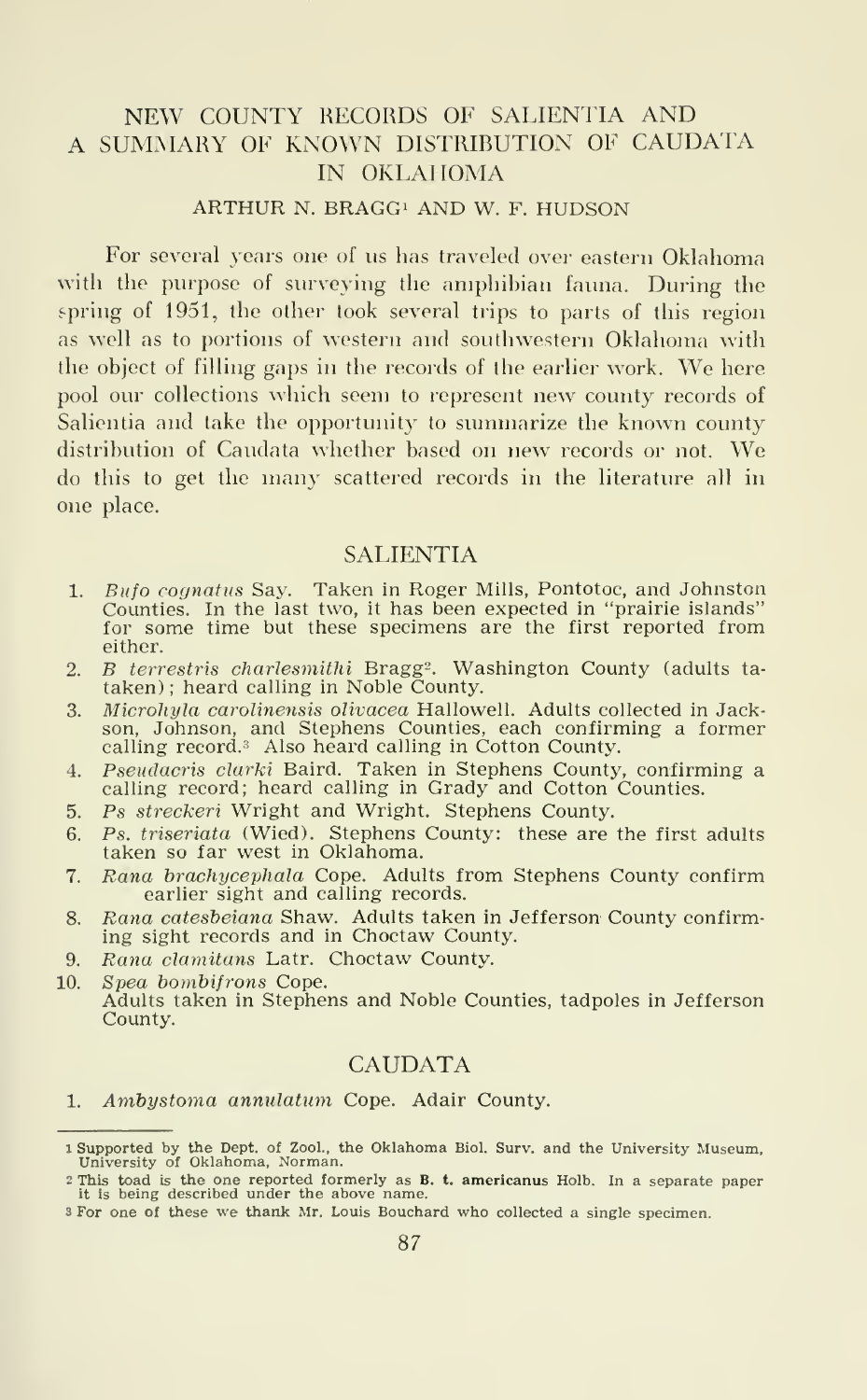The Great Basin Naturalist

88 A. N. BRAGG AND W. F. HUDSON Vol. XI, Nos. 3-4

- 2. A. maculatum Shaw. Cherokee, Choctaw, Delaware, La Flore, Mc-Curtain and Pushmataha counties certainly have local populations. It is considered probable in many other counties of the state.
- 3. A. opocum (Gravenh.) This species is very common in low, heavily wooded areas, especially near streams at least in Choctaw, Lati mer, Mc Curtain and Pushmataha counties.
- 4. A. talpiodium (Holb.) Reported in Latimer and McCurtain counties but we have not personally collected it in Oklahoma.
- 5. A. texanum Matthes. This salamander is very abundant from east central Oklahoma eastward. It is known specifically from the fol-<br>lowing counties, mostly from our own collections; Adair, Choctaw,<br>Cleveland, Cherokee, Atoka, Cotton, Craig, Haskell, Osage, Pawnee, Payne, Pottawatomie, Okfuskee, Hughes, Tulsa, Rogers, Mayes, Wagoner, Muskogee, Sequoyah, Mc Intosh, Pittsburg, Le Flore, Pushmatha and Mc Curtain.
- 6. A', tigrinum morvortium Baird. This is the only salamander known on the western plains of Oklahoma. It is very abundant over the western half of the state where it breeds in ditches, tanks, and playas during spring and summer rains. Larvae often metamor-<br>phose in July following a spring breeding period but in some places phose in July following a spring breeding period but in some places<br>some of the larvae are neotenic. In the gypsum hill country of<br>western Oklahoma, the larvae are often light cream colored with a black-fringed tail and golden gill bars. In central Oklahoma they are more often a mottled green and quite dark. In the same gypsum waters, tadpoles of spadefoots  $(Spea$  bombifrons and S. hammondii) show a similar variation in color. It has not been fully established as to why the color is so consistantly light in some waters. The presence of gypsum is a suspected cause but may be only coincidental.

The subspecies is known in the following counties: Cimarron, Texas, Beaver, Harper, Woodward, Ellis, Roger Mills, Custer, Beckham, Greer, Harmond, Kiowa, Tillman, Caddo, Commanche, Cotton, Stephens, Murray, Cleveland, Oklahoma, Pottawatomie, Kay, and Osage.

- 7. A. tigrinum tigrinum Green.<br>Even though supposedly present throughout eastern Oklahoma (Bishop, 1943), only one specimen is known to us from Oklahoma. This was taken in a forest of southern pine just south of Tom, Mc Curtain county in the very northern edge of the Austroriparian life zone of Blair (1950).
- 8. Amphiuma means tridactylum Cuvier. Known in Mc Curtain county, at present from a single specimen only, recently reported. For several years, stories of local residents have indicated that it is quite common from Broken Bow southward.
- 9. Desmognathus fuscus brimleyorum Stej. Known in the Le Flore, Pushmataha, and Mc Curtain counties along rocky streams in hilly country.
- 10. Eurycea griseogaster Moore and Hughes. Locally abundant about small streams and intermittant springs in Adair, Cherokee, Dela ware, and Sequoyah counties. In two regions, local areas have been watched through the months of February through July in an attempt to learn something of the breeding activities. Young larvae have been found from February through June and older ones from mid June into early July. From this it seems likely that individuals differ in their time of breeding and that most eggs are laid in fall or early winter. Eggs have never been found. A pecularity of the very young larvae is their habit of lying on ledges over which water one to four inches in depth flows slowly and, when disturbed,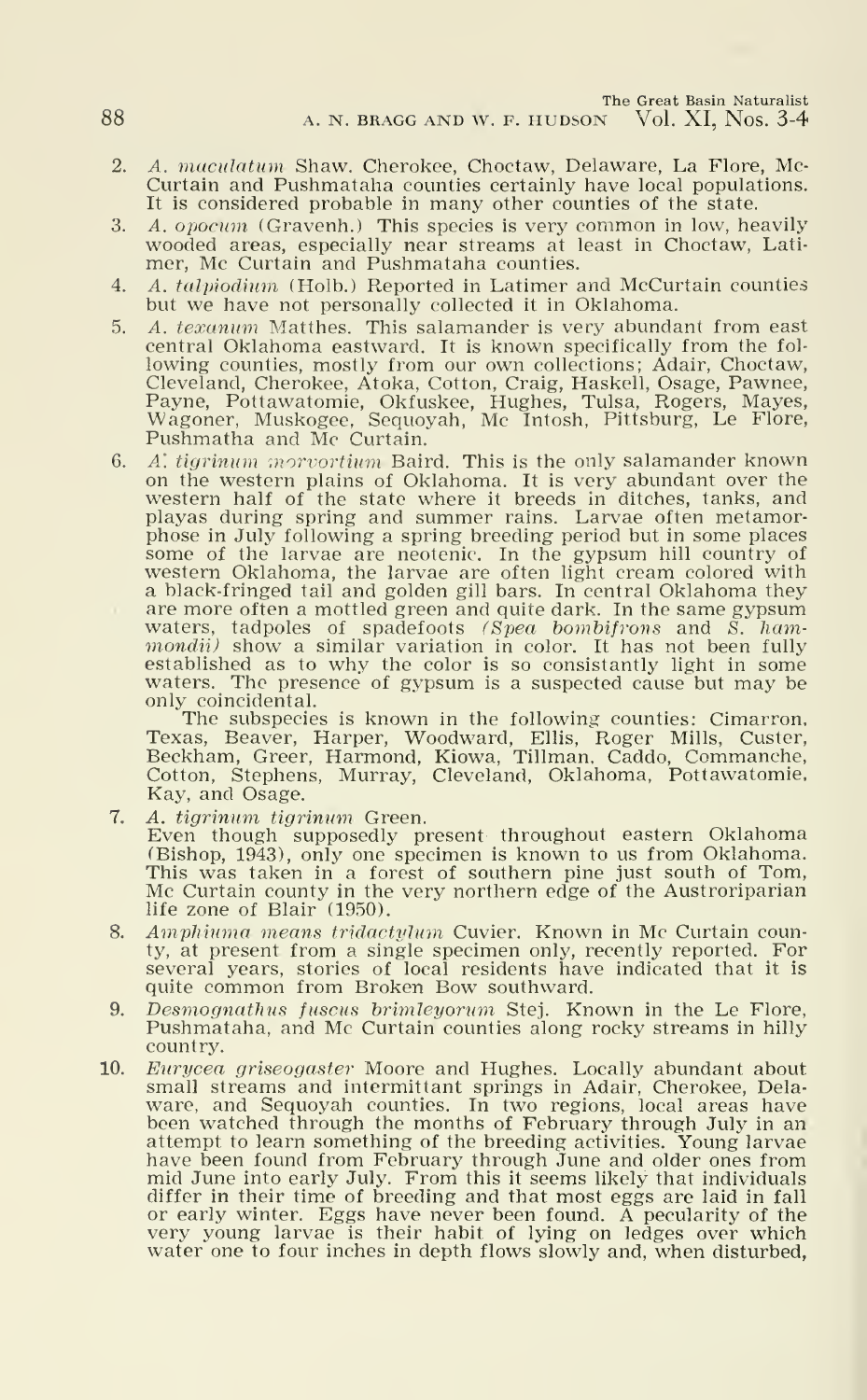darting quickly into cracks or under gravel. They have been seen lying in the open many times during both daylight and darkness.<br>11. Eurycea longicauda melanoplura (Cope) Common in cave mouths

- and about springs in Le Flore, Adair, Cherokee, Mayes, Delaware, and Ottawa counties.
- 12. E. multiplicata (Cope) this species is very abundant locally along many tiny streams, especially if cool water is running over lime stone rocks in Adair, Cherokee, Delaware, Choctaw, Le Flore, Pushmataha, Latimer, and Mc Curtain counties. Occasionally local variations in this species occur which are quite puzzling since some individuals closely approach  $E$ . griseogaster in appearance. Very dark individuals also sometimes occur.
- 13. E. tynerensis Moore and Hughes. Known now from Mayes and Cherokee counties as well as from the type locally in Tyner Creek, Adair county. It is sometimes abundant in pools and in the gravel at the lower ends of ripples in Tyner Creek, but at other times a thorough search has failed to reveal it.
- 14. Necturus maculosus maculosus (Raf.) Only <sup>a</sup> few specimens of this form have actually be collected in Oklahoma although it has long been known to occus in northeastern counties. A specimen from the Deep Fork River, Creek county, was recently taken by Mr. Jack Adair. Earlier records are from Tulsa, Rogers, Nowata, Delaware, Mayes, Cherokee, Adair, Haskell, and Latimer counties. It occurs<br>in Grand Lake and, therefore, presumably in Grand River which<br>was dammed to form it and is known as the Illinois river, both in<br>Oklahoma and Arkansas.
- 15. Plethodon cinereus anausticlavius Grobman. A few specimens have been taken in Sequoyah, Adair, and Cherokee counties. None are known south of the Arkansas river where it is presumably replaced by P. c. serratus (q.v.)
- 16. *Plethodon c. serratus* Grobman. As mentioned above, this form is generally supposed to replace *P. c. anausticlavius* in the Ouachita Mts. south of the Arkansas River. It has long been known in Le<br>Flore and Mc Curtain counties. We have recently taken a typical<br>specimen in the Ozark Hills of Cherokee county, well north of the<br>Arkansas, which fact does not
- 17. Plethodon glutinosus glutinosus (Green). Abundant in Adair, Cherokee, Delaware, Ottawa, Le Flore, Mc Curtain, and Sequoyah counties. It seems to prefer valleys along streams where it hides be- neath leaves, rocks, logs, etc. We have found it locally only in densely wooded areas. Some years ago, individuals were very abundant in the woods of the valley floor above Little River (Mc Curtain county) in May and June, very near the river. At another time in February and March two experienced collectors failed to find a single specimen here; but the animals were found on the steep sides of the valley, well above the river. Subsequent observations suggest that this salamander has a seasonal movement here upward away from the river in winter and early spring, downward toward the river in the hotter and drier later spring and summer. We have not observed them here in late summer, autumn or early winter.
- 18. Plethodon ouaehitae D. and H. Certain only in Le Flore county near the Arkansas line. Dundee (1947) reported it from Mc Curtain county but Pope and Pope (1951) declare Dundee's specimen to represent an undescribed form.
- 19. Siren intermedia nettingi Goin. Known from Mc Curtain and Pushmataha counties.
- 20. Diemictylus viridescens louisanensis (Walterst.) Common locally in Mayes, Wagner, Cherokee, Adair, Le Flore, and Mc Curtain coun-